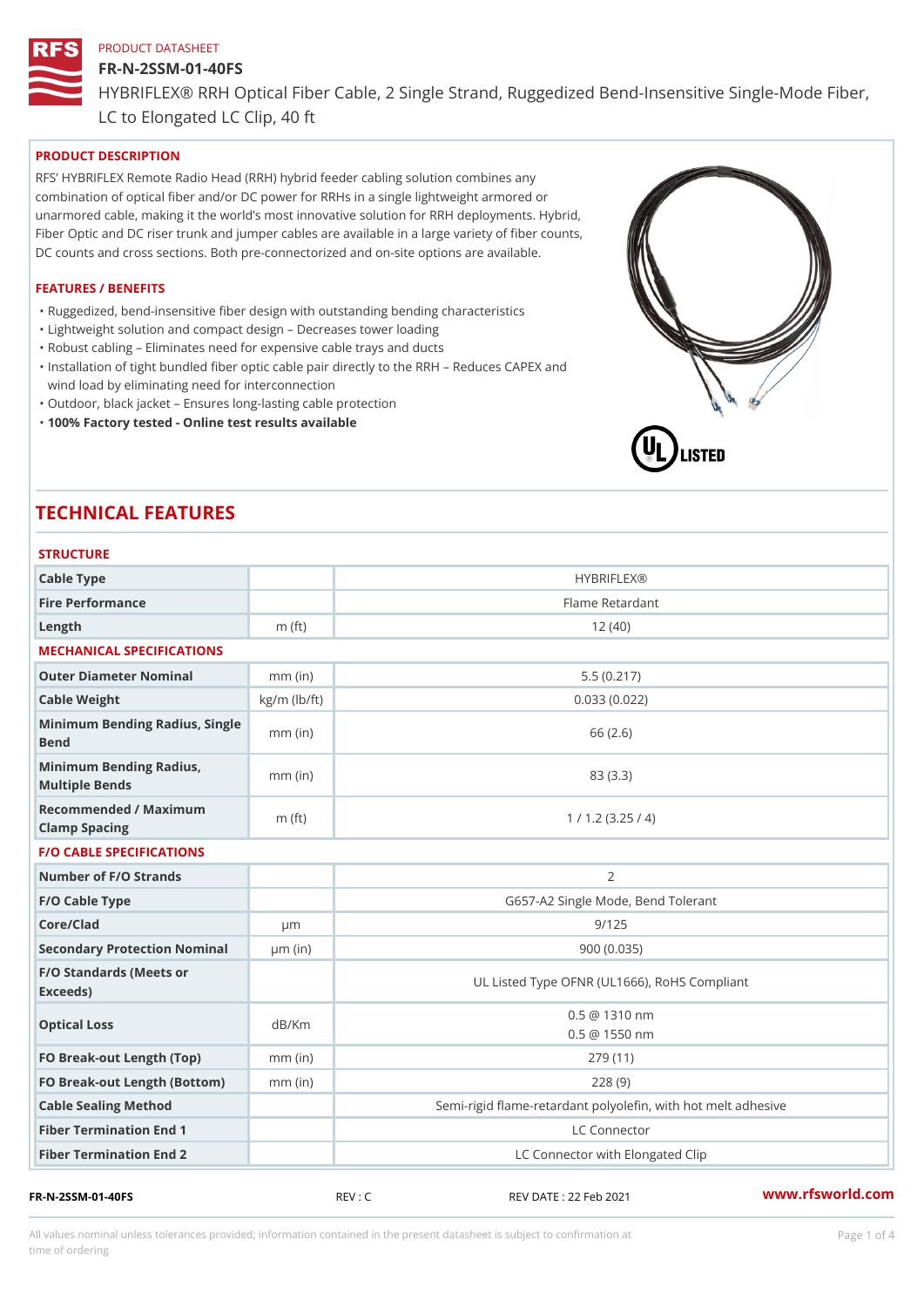# FR-N-2SSM-01-40FS

HYBRIFLEX® RRH Optical Fiber Cable, 2 Single Strand, Ruggedized Be LC to Elongated LC Clip, 40 ft

| CABLE JACKET                                    |                             |                                             |  |  |  |
|-------------------------------------------------|-----------------------------|---------------------------------------------|--|--|--|
| UV-Protection Individual and<br>External Jacket |                             | Yes                                         |  |  |  |
| Jacket Material                                 |                             | Flame Retardant, Indoor/Outdoor, PVC, Black |  |  |  |
| TESTING AND ENVIRONMENTAL                       |                             |                                             |  |  |  |
| Storage Temperature                             | $^{\circ}$ C ( $^{\circ}$ F | $-40$ to $70$ ( $-40$ to $158$ )            |  |  |  |
| Operation Temperature                           | $^{\circ}$ C ( $^{\circ}$ F | $-40$ to 65 ( $-40$ to 149)                 |  |  |  |
| Installation Temperature                        | $^{\circ}$ C ( $^{\circ}$ F | $-20$ to 65 ( $-4$ to 149)                  |  |  |  |
| Jacket Specifications                           |                             | UL 1666                                     |  |  |  |

### EXTERNAL DOCUMENT LINKS

Installation Guidelwinessad QuickShip 2.0 Program IDfoormlation: On-line Factory Te[s](https://www.rfsworld.com/pictures/userfiles/programs/AAST Latest Version.zip)teResults:

#### NOTES

Specifically designed for Samsung RRH.

FR-N-2SSM-01-40FS REV : C REV DATE : 22 Feb 2021 [www.](https://www.rfsworld.com)rfsworld.com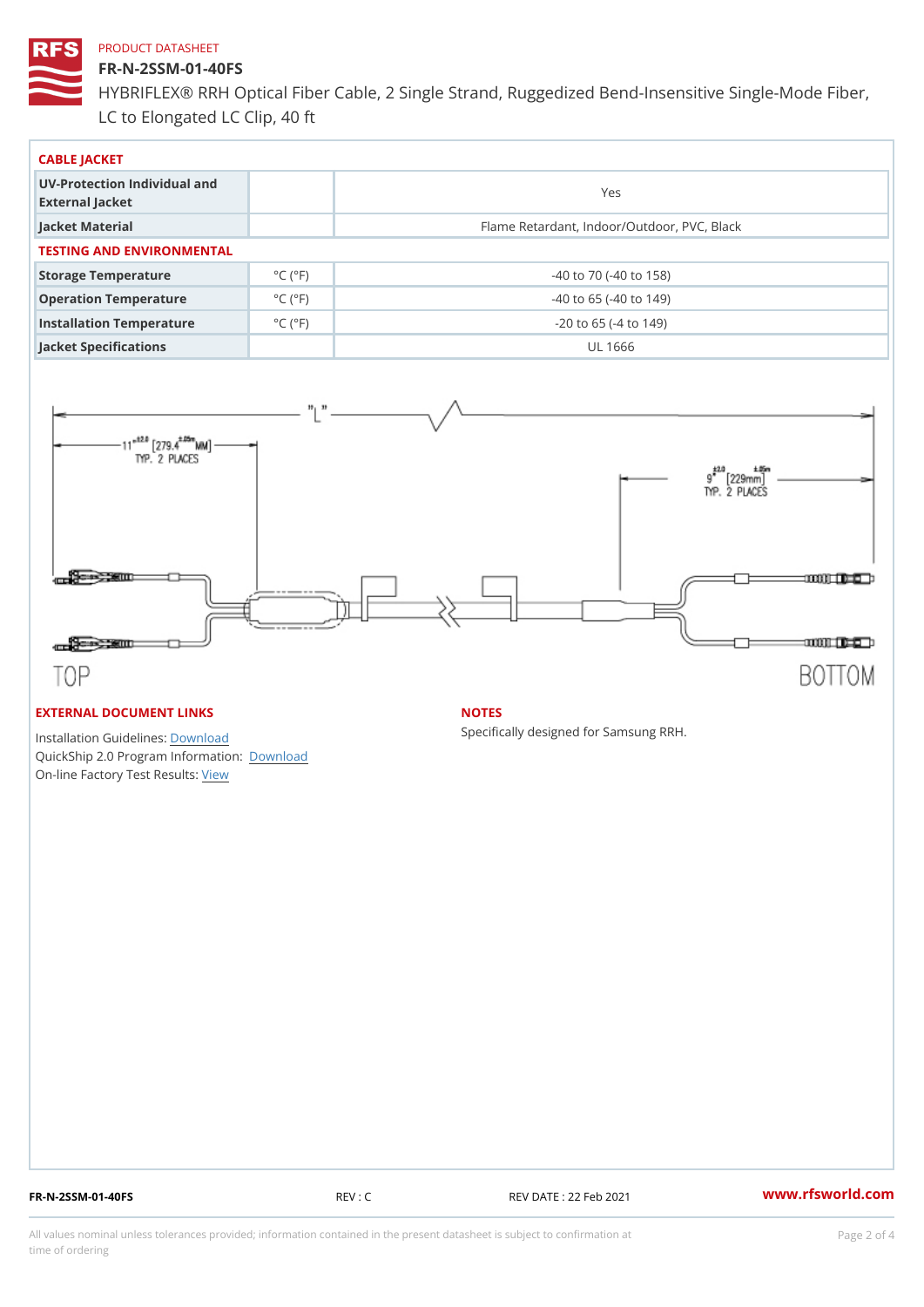# FR-N-2SSM-01-40FS

HYBRIFLEX® RRH Optical Fiber Cable, 2 Single Strand, Ruggedized Be LC to Elongated LC Clip, 40 ft

#### ADDITIONAL ASSEMBLIES - 1 PAIR SM FIBERED DITIONAL ASSEMBLIES - 2 PAIR SM FIBER

| Length, ft | Model Number                   |
|------------|--------------------------------|
| 10         | $FR - N - 1$ S M - 01 - 10 F S |
| 20         | FR-N-1SM-01-20FS               |
| 30         | FR-N-1SM-01-30FS               |
| 40         | $FR - N - 1$ S M - 01 - 40 F S |
| 50         | $FR - N - 1$ S M - 01 - 50 F S |
| 60         | $FR - N - 1$ SM - 01 - 60 F S  |
| 79         | FR-N-1SM-01-70FS               |
| 80         | $FR - N - 1$ SM - 01 - 80 F S  |
| 90         | $FR - N - 1$ S M - 01 - 90 F S |
| 100        | FR-N-1SM-01-100FS              |

| Length, ft | Model Number                   |
|------------|--------------------------------|
| 10         | FR-N-2SM-01-10FS               |
| 20         | FR-N-2SM-01-20FS               |
| 30         | FR-N-2SM-01-30FS               |
| 40         | FR-N-2SM-01-40FS               |
| 50         | $FR - N - 2 S M - 01 - 50 F S$ |
| 60         | $FR - N - 2 S M - 01 - 60 F S$ |
| 70         | FR-N-2SM-01-70FS               |
| 80         | $FR - N - 2 S M - 01 - 80 F S$ |
| 90         | FR-N-2SM-01-90FS               |
| 100        | $FR - N - 2 SM - 01 - 100 FS$  |
|            |                                |

#### ADDITIONAL ASSEMBLIES - 1 STRAND SM FABSDRTIONAL ASSEMBLIES - 2 STRAND SM FIBER

| Length, ft | Model Number       |
|------------|--------------------|
| 10         | FR-N-1SSM-01-10FS  |
| 15         | FR-N-1SSM-01-15FS  |
| 20         | FR-N-1SSM-01-20FS  |
| 30         | FR-N-1SSM-01-30FS  |
| 40         | FR-N-1SSM-01-40FS  |
| 50         | FR-N-1SSM-01-50FS  |
| 60         | FR-N-1SSM-01-60FS  |
| 70         | FR-N-1SSM-01-70FS  |
| 80         | FR-N-1SSM-01-80FS  |
| 90         | FR-N-1SSM-01-90FS  |
| 100        | FR-N-1SSM-01-100FS |
| 120        | FR-N-1SSM-01-120FS |
| 130        | FR-N-1SSM-01-130FS |
| 150        | FR-N-1SSM-01-150FS |
| 160        | FR-N-1SSM-01-160FS |
| 170        | FR-N-1SSM-01-170FS |

| Length, ft | Model Number       |
|------------|--------------------|
| 10         | FR-N-2SSM-01-10FS  |
| 15         | FR-N-2SSM-01-15FS  |
| 20         | FR-N-2SSM-01-20FS  |
| 30         | FR-N-2SSM-01-30FS  |
| 40         | FR-N-2SSM-01-40FS  |
| 50         | FR-N-2SSM-01-50FS  |
| 60         | FR-N-2SSM-01-60FS  |
| 70         | FR-N-2SSM-01-70FS  |
| 80         | FR-N-2SSM-01-80FS  |
| 90         | FR-N-2SSM-01-90FS  |
| 100        | FR-N-2SSM-01-100FS |

FR-N-2SSM-01-40FS REV : C REV DATE : 22 Feb 2021 [www.](https://www.rfsworld.com)rfsworld.com

All values nominal unless tolerances provided; information contained in the present datasheet is subject to Pcapgeling that i time of ordering